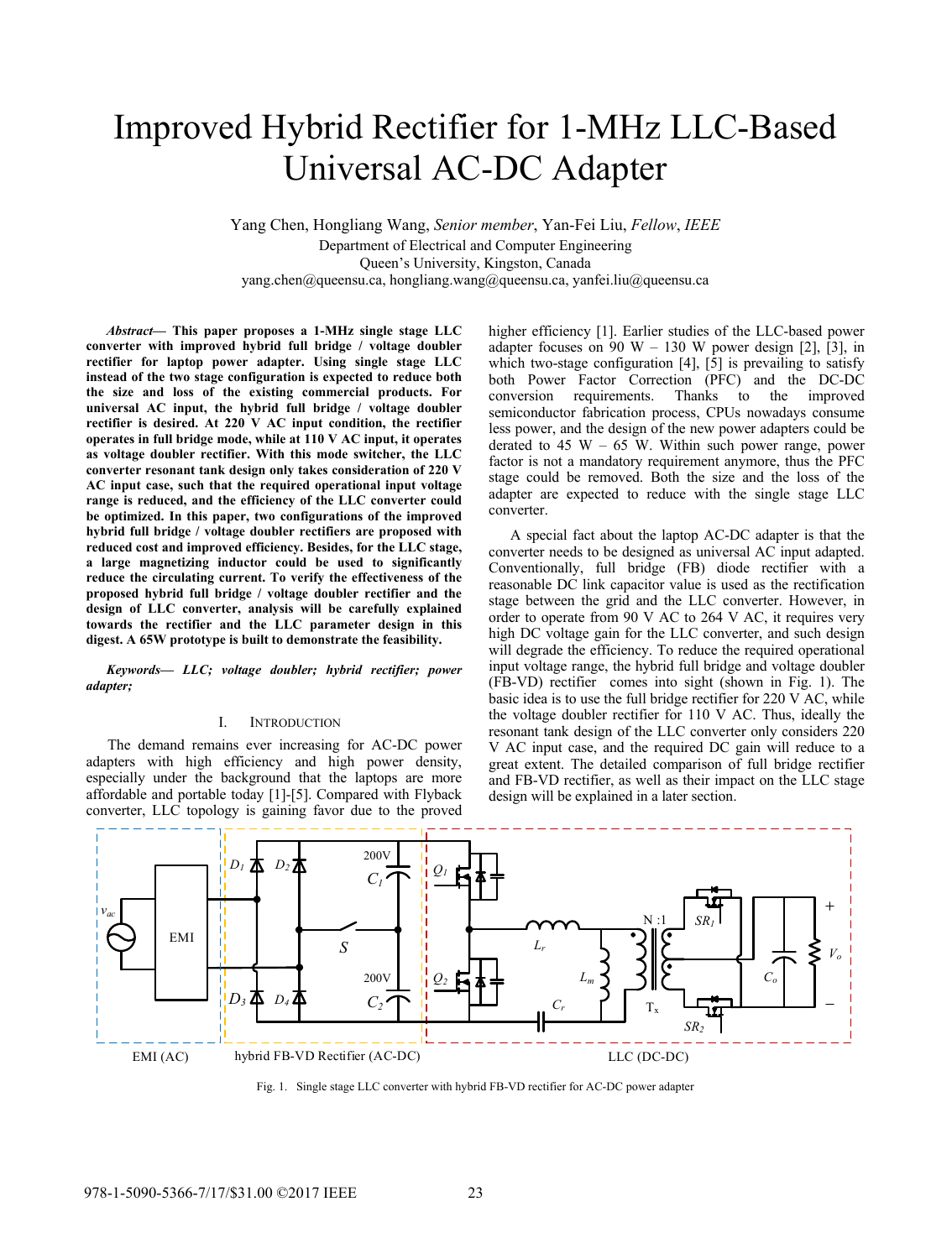The research focuses of this paper are 1) the FB-VD rectifier, 2) the LLC stage design. In this paper, two new single stage LLC converter with improved hybrid rectifiers are proposed. Like the conventional FB-VD rectifiers, the proposed rectifier will automatically switch between full bridge and voltage doubler configuration to accommodate different AC input conditions. Compared with conventional FB-VD rectifier, the proposed configuration's features include: fewer switch number, reduced switch stress, and simplified the driving scheme. Most importantly, the conduction loss in the switches is reduced.

## II. PRINCIPLE AND ANALYSIS OF THE PROPOSED FB-VD **RECTIFIERS**

## *A. Conventional FB-VD rectifier*

The circuit diagram of the single stage LLC converter with conventional FB-VD rectifier for AC-DC power conversion has been shown in Fig. 1. This hybrid rectifier has been widely used in the industrial applications since 1990s [6], [7]. In Fig. 1, the switch *S* should be of bidirectional current-conducting and voltage-withstanding capability. As shown in Fig. 2, such switch is usually implemented by two MOSFETs with back-toback configuration. Alternatively, it could be a TRIAC, mechanical or solid state relay.  $C_1$  and  $C_2$  should be 200 V rating electrolytic capacitors of same capacitor value.



Fig. 2. conventional FB-VD rectifier

For 220 V AC input, the switches  $S_l$  and  $S_2$  remain off. So the *D1*, *D2*, *D3*, *D4*, and *C1*, *C2* form a full bridge rectifier. The total capacitor value is half *C1* (or *C2*).

For 110 V AC, the switches  $S_l$  and  $S_2$  should always be turned on.  $D_3$  and  $D_4$  do not operate at 110 V case, as they will be short circuit by  $S_l$  and  $S_2$  in the positive and negative half line cycle, respectively. So  $D_1$ ,  $D_2$ ,  $C_1$ ,  $C_2$ , and  $S_1$ ,  $S_2$  form a voltage doubler rectifier.  $C_I$  is charged during positive half line cycle, and *C2* is charged during the negative half cycle.

If *C1* and *C2* are of enough large value, 110 V AC should have same rectified DC output voltage as 220 V AC. In practice,  $C_1$  and  $C_2$  value is limited by the physical size. Thus, the output voltage of 110 V AC is only close to "doubled".

## *B. Proposed FB-VD rectifier #1*

As shown in Fig. 3, for the proposed FB-VD #1, only one MOSFET is used instead two in the conventional structure. A 400 V rating capacitor as *C1* should be used for the 220 V AC case. Although this high voltage rating capacitor is not desirable, the overall cost are expected to reduce. Besides, when the rectifier is working in voltage doubler mode at 110 V AC, the conduction loss in the auxiliary switches will be reduced to half as compared to the conventional structure. Generally, 110 V AC is the worst case in terms of efficiency, since the current stress is high. Thus saving this part of loss is very desirable. The driver design is also simplified in that the driver could be powered by  $C_1$ . In this design,  $C_1$  and  $C_2$ capacitor value is chosen as 68 µF.



Fig. 3. Proposed FB-VD #1

The waveform of the FB-VD #1 at 110 V AC case is shown in Fig. 4. Vac is the input voltage; *Vo\_FBVD\_1* is the output voltage of the rectifier;  $V_{C1}$  and  $V_{C2}$  are the voltage stress on  $C_1$  and  $C_2$ .  $I_{D1}$  and  $I_{D2}$  are the current stress in the diode  $D_1$  and  $D_2$ .



When the input AC voltage is below the output voltage, there is no current in the circuit. The two capacitors  $C_1$  and  $C_2$ in series discharge to provide power the load. When the input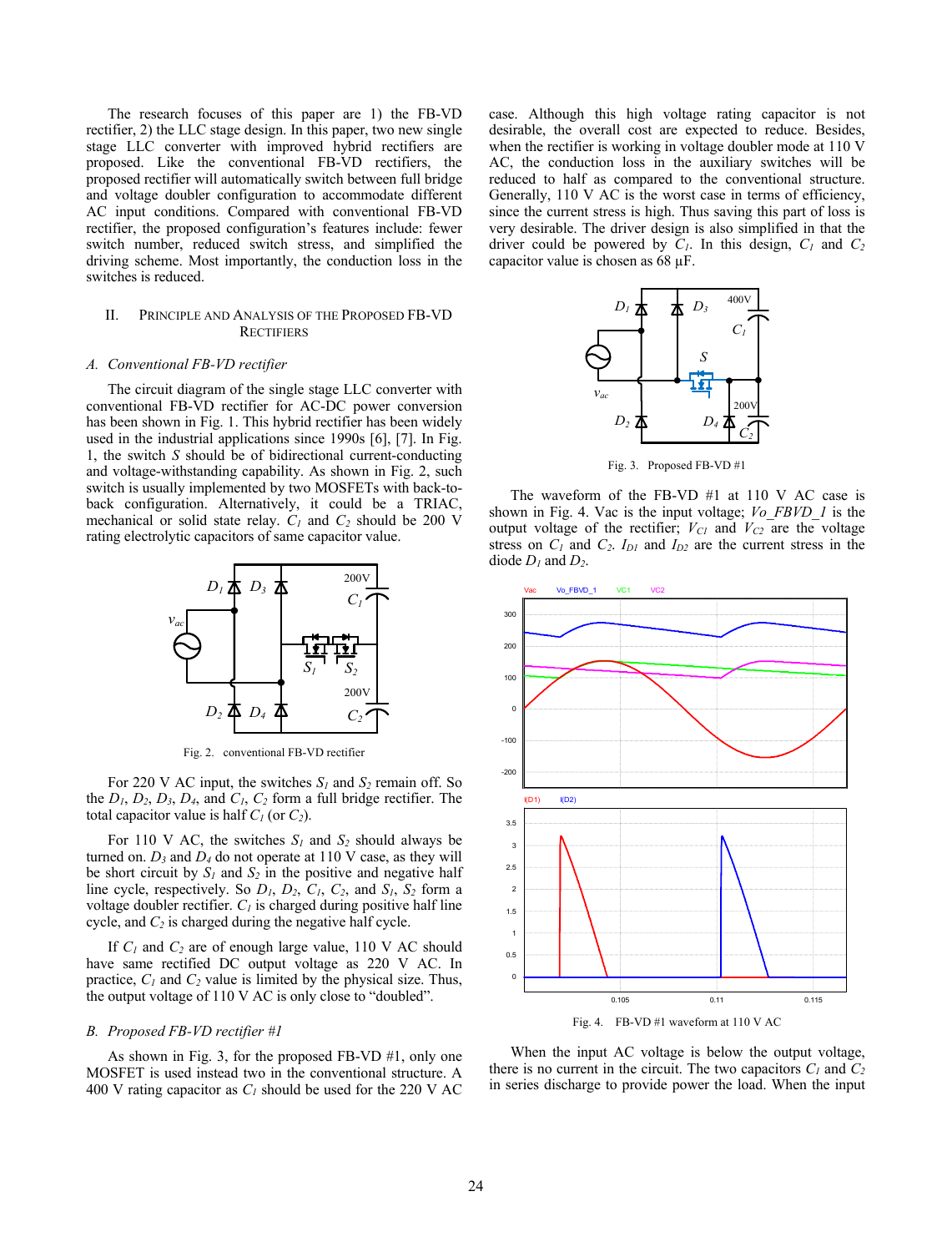AC is higher than the capacitor voltage, then the two capacitors could be charged. The charging current is approximately equal to the diode input current. The analysis here focuses on the charging process, during which the input current causes loss in the rectifier.

The charging process of FB-VD #1 at 110 V AC case is shown in Fig. 5. During the positive half cycle, as shown in Fig. 5 (a),  $D_1$ ,  $C_1$ , *S* will conduct, so  $C_1$  is charged by the AC source. It should be noted that, during this process,  $C_2$  is not charged, and it is discharging to power the load.

During the negative half cycle, as shown in Fig. 5 (b), *S*,  $C_2$ ,  $D_2$  will conduct, so  $C_2$  is charged by the AC source. During this process,  $C<sub>l</sub>$  is discharging.



Fig. 5. Capacitor Charging process of FB-VD #1 at 110 V AC (a) during positive half cycle; (b) during negative half cycle

Fig. 6 shows the waveform of the proposed FB-VD #1 at 220 V AC input case. The output of the rectifier resembles the full bridge rectifier despite that  $C<sub>1</sub>$  will be around 400 V, while *C2* only slightly participates the power transfer.



The operation of FB-VD #1 at 220 V AC case is shown in Fig. 7.

The charging process in the positive half cycle is shown as Fig. 7 (a).  $D_1$ ,  $C_1$  and the body diode of *S* will conduct to charge  $C_1$ . However,  $C_2$  will not be charged due to the lack of charging path. *D4* will conduct to power the load, which also clamps  $C_2$  to 0 V.

During the discharging process in the positive half cycle, as shown in Fig. 7 (b),  $C_1$  will discharge through  $D_4$ .  $C_2$  will still be clamped to 0 V.

Fig. 7 (c) shows the charging process in the negative half cycle. *C1* and *C2* will be charged together through *D2* and *D3*. As the equivalent capacitance is reduced to only half  $C_1$  (or  $C_2$ ), the input current is also reduced to approximately half as compared to the positive half cycle.

Fig. 7 (d) shows the discharging process in the negative half cycle. As  $C_2$  has been charged in stage (c), it also participates the discharging. When  $C_2$  voltage reduces to 0 V, then  $D_4$  will conduct, and  $C_1$  alone provides power to the load. This process is same as that shown in Fig. 7 (b).



Fig. 7. Operation modes of FB-VD #1 at 220 V AC (a) capacitor charging process during positive half cycle; (b) capacitor discharging process during positive half cycle; (c) capacitor charging process during negative half cycle; (d) capacitor discharging process during negative half cycle

## *C. Proposed FB-VD rectifier #2*

As shown in Fig. 8, in the proposed FB-VD #2, two MOSFETs are placed on the capacitor shunt branches instead of the common branch in the conventional structure. Thus, the conduction loss is reduced to half. It is even more beneficial from the thermal point of view, because the hot spot is split. At 220 V AC operation,  $C_1$  and  $C_2$  will not be connected. A 400 V rating capacitor  $C_3$  is needed for full bridge mode operation. The value of  $C_3$  is small, as the voltage ripple of 220 V AC input is much smaller than 110 V AC case. When operating at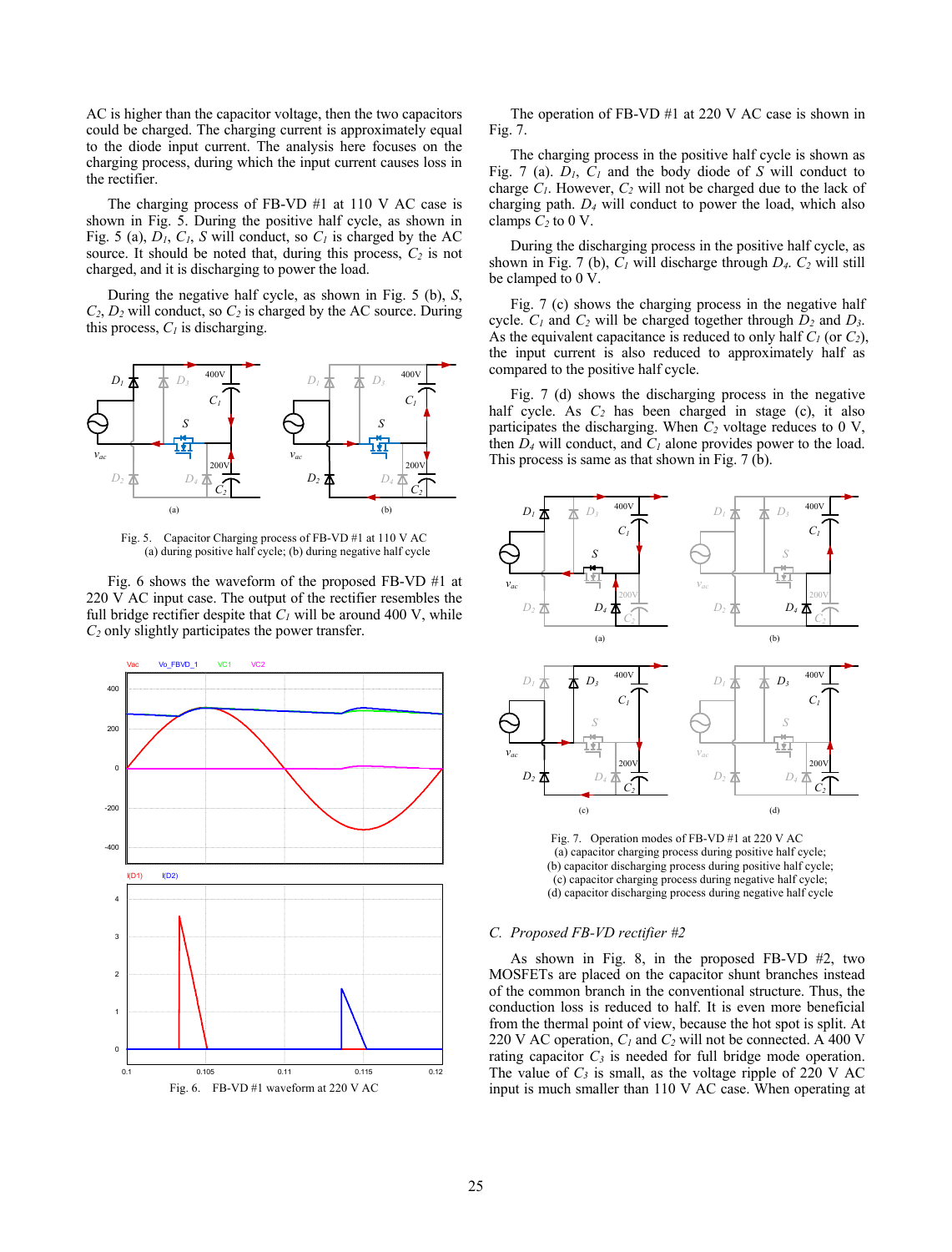110 V case,  $C_1$ ,  $C_2$  and  $C_3$  will operate, thus,  $C_1$  and  $C_2$  value could be smaller as compared to conventional structure. In this design,  $C_1$  and  $C_2$  capacitor value is chosen as 47  $\mu$ F at 200 V rating;  $C_3$  value is chosen as 22  $\mu$ F at 400 V rating. Thus, the overall size of  $C_1$ ,  $C_2$  and  $C_3$  should be similar to two 68  $\mu$ F capacitor at 200 V rating in conventional FB-VD structure, since the total CV product is very close.



Fig. 8. Proposed FB-VD #2

The waveform of the FB-VD #2 at 110 V AC case is shown in Fig. 9. Vac is the input AC voltage at 60 Hz; *Vo\_FBVD\_2* is the output voltage of the rectifier;  $V_{C1}$  and  $V_{C2}$ are the voltage on  $C_1$  and  $C_2$ .  $I_{D1}$  and  $I_{D2}$  are the current stress in the diode  $D_1$  and  $D_2$ .

Fig. 10 shows the operation of FB-VD #2 at 110 V AC input. During the positive half cycle, as shown in Fig. 10 (a),  $C_1$  is charged through  $D_1$  and  $S_1$ .  $C_3$  is charged through  $D_1$  and *S2*. *C2* discharges to provide current for both *C3* and the load. As can be observed in Fig. 9,  $V_{C2}$  have a dip during  $C_1$  is charged.



Fig. 9. FB-VD #2 waveform at 110 V AC

During the negative half cycle, as shown in Fig. 10 (b), *C2* is charged through  $S_2$  and  $D_2$ .  $C_3$  is charged through  $S_1$  and  $D_2$ .  $C_1$  discharges to provide current for both  $C_3$  and the load.

As shown in Fig. 10 (c), when the capacitors are not charging,  $C_1$  and  $C_2$  are connected in series and providing power to the load with  $C_3$  in parallel.



Fig. 10. Operation modes of FB-VD #2 at 110 V AC (a) capacitor charging process during positive half cycle; (b) capacitor charging process during negative half cycle; (c) capacitor discharging process



Fig. 11. FB-VD #2 waveform at 220 V AC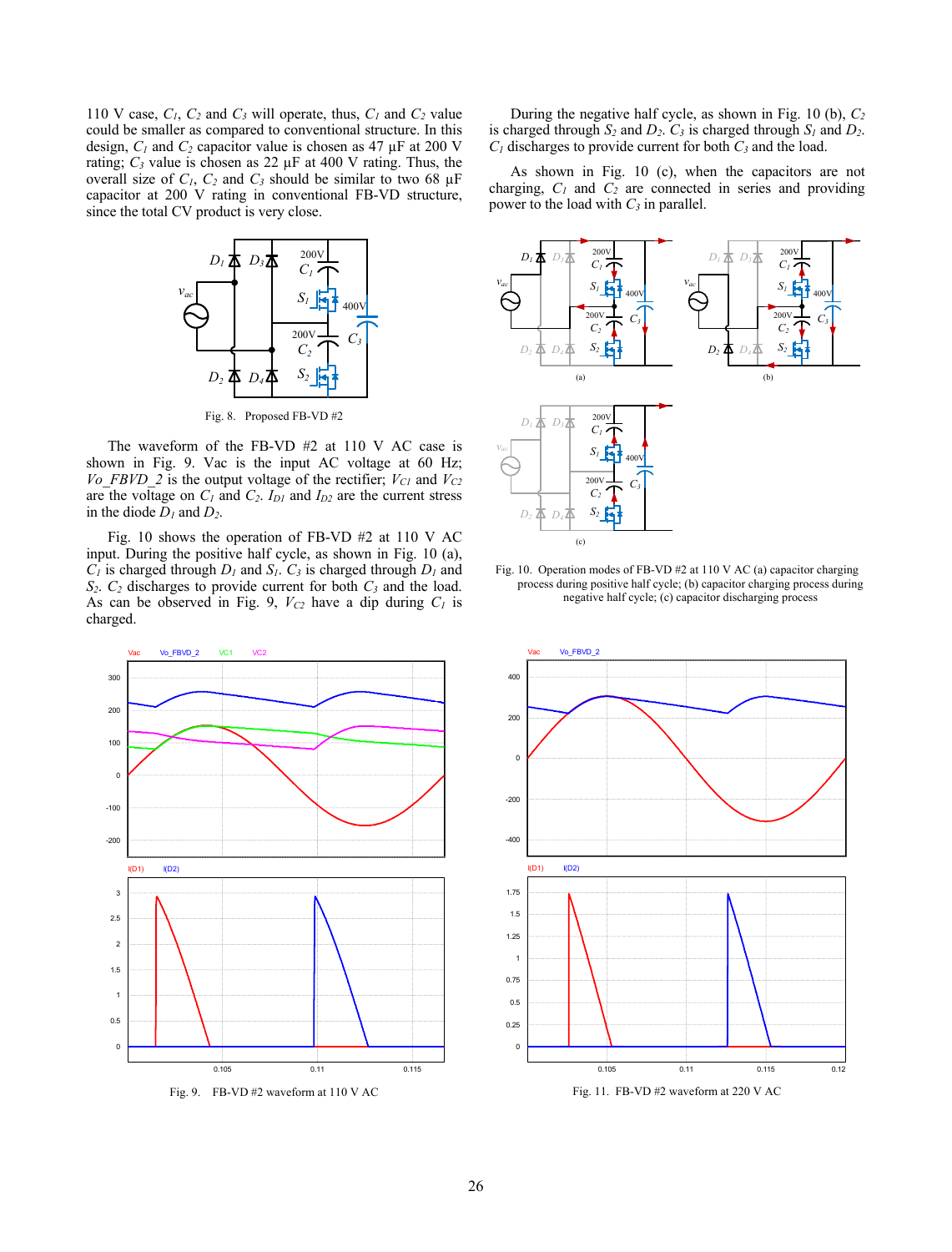Fig. 11 shows the waveform of the proposed FB-VD #2 at 220 V AC input case.  $C_1$ ,  $C_2$ ,  $S_1$  and  $S_2$  remain idle at 220 V.  $D_1 - D_4$  and  $C_3$  operate as full bridge rectifier.

The operation of FB-VD #1 at 220 V AC case is shown in Fig. 12. The *C3* charging process during the positive and negative half line cycle are shown in Fig. 12 (a) and (b), respectively.  $D_l$  and  $D_4$  will conduct during the positive half cycle, and  $D_2$  and  $D_3$  for the negative.

When the rectifier is not conducting, *C3* will provide power for the load.



Fig. 12. Capacitor Charging process of FB-VD #2 at 220 V AC (a) during positive half cycle; (b) during negative half cycle

# *D. Performance comparison of the conventional and proposed FB-VD rectifiers*

The proposed FB-VD rectifiers are analyzed and compared with the conventional structure in this section from loss and power density point of view.

The specification of the analysis is shown in Table I. The analysis is conducted at 65 W. 650 V MOSFETs are used for safety consideration. In the table, the power density is calculated based on a 65 W, 1 MHz LLC prototype of 7.5 cm  $(L) * 3.2$  cm  $(W) * 2.2$  cm  $(H)$ .

Table I. SPECIFICATION OF THE FB-VD RECTIFIERS

|                      | Conventional<br>FB-VD rectifier | <b>Proposed FB-</b><br>VD rectifier #1 | <b>Proposed FB-</b><br>VD rectifier #2 |
|----------------------|---------------------------------|----------------------------------------|----------------------------------------|
| Po                   | 65W                             |                                        |                                        |
| $D_1 - D_4$          | 600V $1V@1A$ (ES1J)             |                                        |                                        |
| <b>MOSFETs</b>       | 650V 190mOhm (IPD65R190C7)      |                                        |                                        |
| Switch No.           | 2                               |                                        | $\mathcal{L}$                          |
| C <sub>1</sub>       | 68 µF (200 V)                   | 68 µF (400 V)                          | 47 µF (200 V)                          |
| C <sub>2</sub>       | 68 µF (200 V)                   | 68 µF (200 V)                          | 47 µF (200 V)                          |
| $C_3$                | N/A                             | N/A                                    | $22 \mu F (400 V)$                     |
| CV product           | 27,200 µF*V                     | 40,800 µF*V                            | 27,600 µF*V                            |
| <b>Power density</b> | $1.23$ W/cm <sup>3</sup>        | 1.15 W/cm <sup>3</sup>                 | $1.23$ W/cm <sup>3</sup>               |

The loss breakdown for the three FB-VD rectifiers at 110 V and 220 V operation are summarized in Table II and Table III, respectively. The forward voltage drops of the input diode bridge used for calculation is 1V. The loss angle of the electrolytic capacitor used for calculation is 0.15, which is commonly seen value in the vendor's datasheet. The MOSFET Rdson is as in Table I. The current stress in the components are from PSIM simulation.

It could be observed that at 220 V operation, the three types of the FB-VD rectifier have similar losses. For 110 V case, at which the losses are nearly doubled due to the high current, the proposed two FB-VD rectifiers reduce the overall loss from  $\sim$ 1W to 0.75W, which is 1/4 of reduction. With this, the total efficiency improves approximately 0.4%. It should be noted that if  $D_2$  and  $D_4$  are replaced with MOSFETs operating as SR, then the efficiency improvement will be even more significant.

Table II. LOSS BREAKDOWN FOR FB-VD RECTIFIERS AT 110 V AC

|                 | Conventional<br><b>FB-VD</b> rectifier | <b>Proposed FB-</b><br>VD rectifier #1 | <b>Proposed FB-</b><br>VD rectifier #2 |
|-----------------|----------------------------------------|----------------------------------------|----------------------------------------|
| $D_1 - D_4$     | 0.512 W                                | 0.512 W                                | 0.548 W                                |
| $S_1, S_2$      | 0.435 W                                | 0.218 W                                | 0.15 W                                 |
| $C_1, C_2$      | 0.03 W                                 | 0.03 W                                 | 0.03 W                                 |
| $\mathcal{C}_3$ | N/A                                    | N/A                                    | 0.002 W                                |
| Total           | 0.98 W                                 | 0.76 W                                 | 0.73 W                                 |

Table III. LOSS BREAKDOWN FOR FB-VD RECTIFIERS AT 220 V AC

|                 | Conventional<br><b>FB-VD</b> rectifier | <b>Proposed FB-</b><br>VD rectifier #1 | <b>Proposed FB-</b><br>VD rectifier #2 |
|-----------------|----------------------------------------|----------------------------------------|----------------------------------------|
| $D_1 - D_4$     | 0.474 W                                | 0.452 W                                | 0.48 W                                 |
| $S_1, S_2$      | 0 W                                    | 0.07 W                                 | 0 W                                    |
| $C_1, C_2$      | 0.017 W                                | 0.03 W                                 | 0 W                                    |
| $\mathcal{C}_3$ | N/A                                    | N/A                                    | $0.02$ W                               |
| Total           | 0.49 W                                 | 0.55 W                                 | 0.5 W                                  |

#### III. DESIGN OF LLC WITH REDUCED INPUT VOLTAGE RANGE

The motivation of using hybrid rectifier is to reduce the operational DC input voltage range, i.e. the required voltage gain, of the LLC stage. By doing so, a large magnetizing inductor could be used to reduce the both the magnetizing and the resonant current (and thus the conducting loss) in the resonant tank.

The design specifications are summarized in Table IV. The maximum DC input voltage is calculated from  $264$  V  $*$  1.414 = 373 V, at which the LLC converter should operate at the resonant frequency. Based on this criteria, the turns ratio is designed at 10:1 for 19 V output voltage.

Table IV. DESIGN SPECIFICATION

| <b>Input AC Voltage</b>     | 90 V AC – 277 V AC |  |
|-----------------------------|--------------------|--|
| <b>Max Input DC Voltage</b> | 373 V DC           |  |
| <b>Output Voltage</b>       | 19 V DC            |  |
| <b>Turns Ratio</b>          | $10 \cdot 1$       |  |
| <b>Output Power</b>         | 65 W               |  |

The rectified DC voltage of the proposed FB-VD #2 is compared with that of the full bridge rectifier (note not the conventional FB-VD) for both 220 V, 50 Hz and 110 V, 60 Hz AC input. For the FB-VD #2, two 47 µF capacitors at 200 V rating plus one 22 µF capacitors at 400 V rating are used. While for the FB rectifier, one 68  $\mu$ F 400 V rating capacitor is used to match the CV product (size) of the capacitors used in FB-VD #2. The rectified DC voltages of both configurations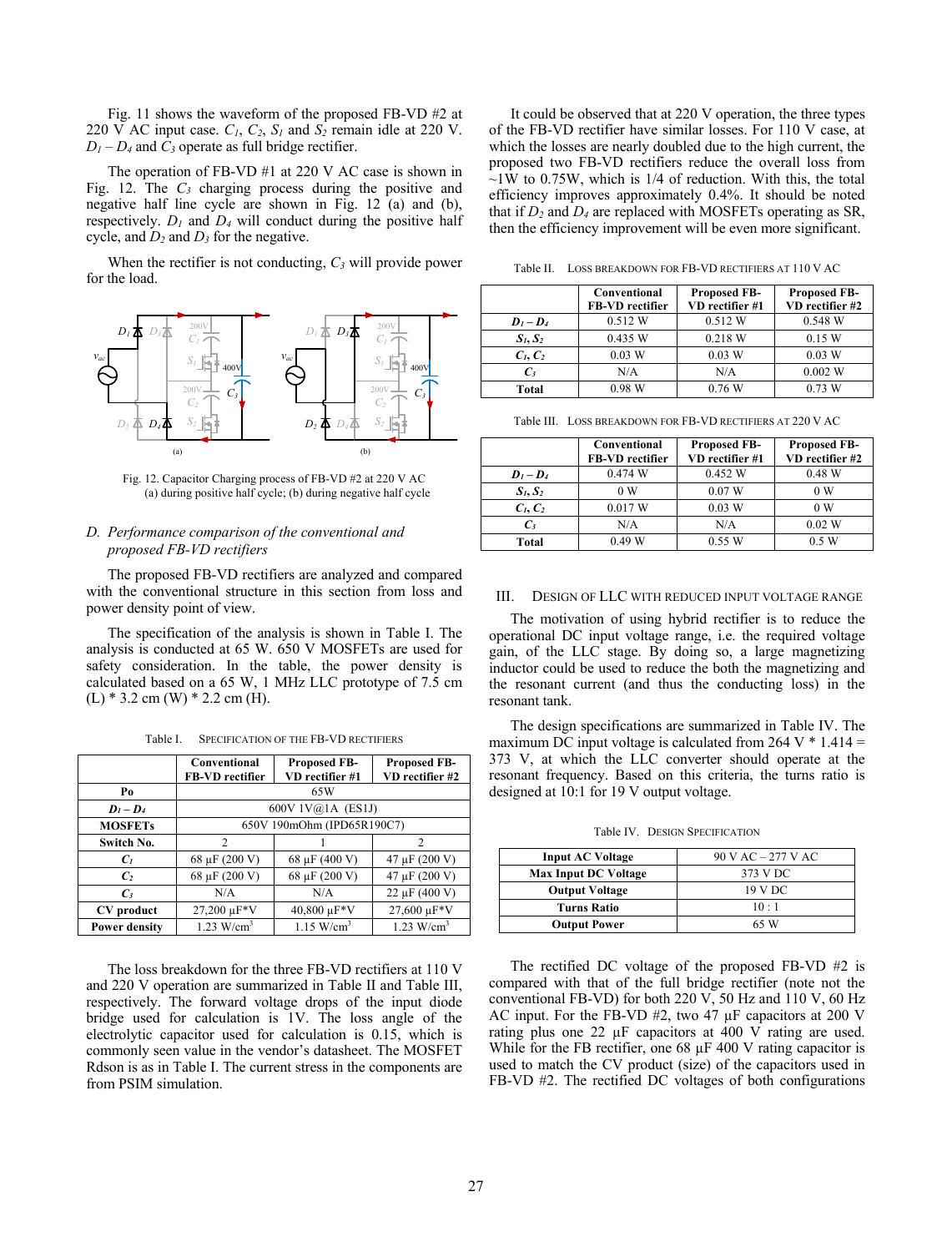are shown in Fig. 13 and Fig. 14. In Fig. 13, the DC voltage range is from 107 V to 152 V for conventional full bridge rectifier. While with the FB-VD rectifier, the DC voltage increases to above 225 V.



Fig. 13. Rectified voltage of FB-VD #2 (47  $\mu$ F 200 V \* 2 + 22  $\mu$ F 400 V) and conventional FB (68  $\mu$ F 400V) for 110 V 60 Hz AC input

In Fig. 14, the DC voltage range for conventional full bridge rectifier at 220 V input is very narrow. While with the FB-VD rectifier, the minimum DC voltage remains very close to that at 110 V case.



Fig. 14. Rectified voltage of FB-VD #2 (47  $\mu$ F 200 V \* 2 + 22  $\mu$ F 400 V) and conventional FB (68 µF 400V) for 220 V 50 Hz AC input

The conclusion here is that with the FB-VD rectifier, conventional or the proposed, the rectified DC voltage range reduces significantly. It is observed that the minimum DC voltage increases from 107 V to 223 V, which means the required voltage gain for the LLC stage reduces from 3.5 (373 V / 107 V) to 1.7 (373 V / 223 V).

Table V. LLC PARAMETER DESIGN

|                | LLC Design #1        | LLC Design #2 |
|----------------|----------------------|---------------|
| Lr             | 7 µH                 | 7 µH          |
| Сr             | 2nF                  | 2nF           |
| Lm             | 15 uH                | $35 \mu H$    |
| Gain (Vin min) | $3.5(107 \text{ V})$ | 1.7(223 V)    |

Fig. 15 shows the resonant current comparison of two designs based on 107V and 223V minimum input. The designed parameters are shown in Table V. It is observed that the resonant current reduces significantly  $(\sim$  halved) in terms of both RMS value and peak value, with the required voltage gain reducing from 3.5 for LLC Design #1 to 1.7 for LLC Design #2. It is expected the conducting loss in the HB switches and the transformers (inductor integrated) will be quartered.



Fig. 15. Resonant current stress of (a) LLC Design #1 and (b) LLC Design #2

## IV. EXPERIMENT RESULTS

A 65W prototype was built to verify the feasibility of proposed two FB-VD rectifiers. The design specification is shown is Table I. The LLC parameter design is shown in Table V as LLC Design #2.

Fig. 16 shows the waveforms of the FB-VD  $#1$  at 110 V 60 Hz AC input operation. The rectified DC voltage is from 225 V to 275 V, which agrees with the simulation result. The peak value of the input current stress is 4 A. It is somewhat higher than the simulation due to the impact of the parasitic components in the circuit.

Fig. 17 shows the waveforms of the FB-VD #1 at 220 V 50 Hz AC input operation. The results have very good agreement with the simulation. During the positive half cycle, only  $C<sub>l</sub>$  is charged. While during the negative half, both  $C_I$  and  $C_2$  are charged. This explains the asymmetric current waveform.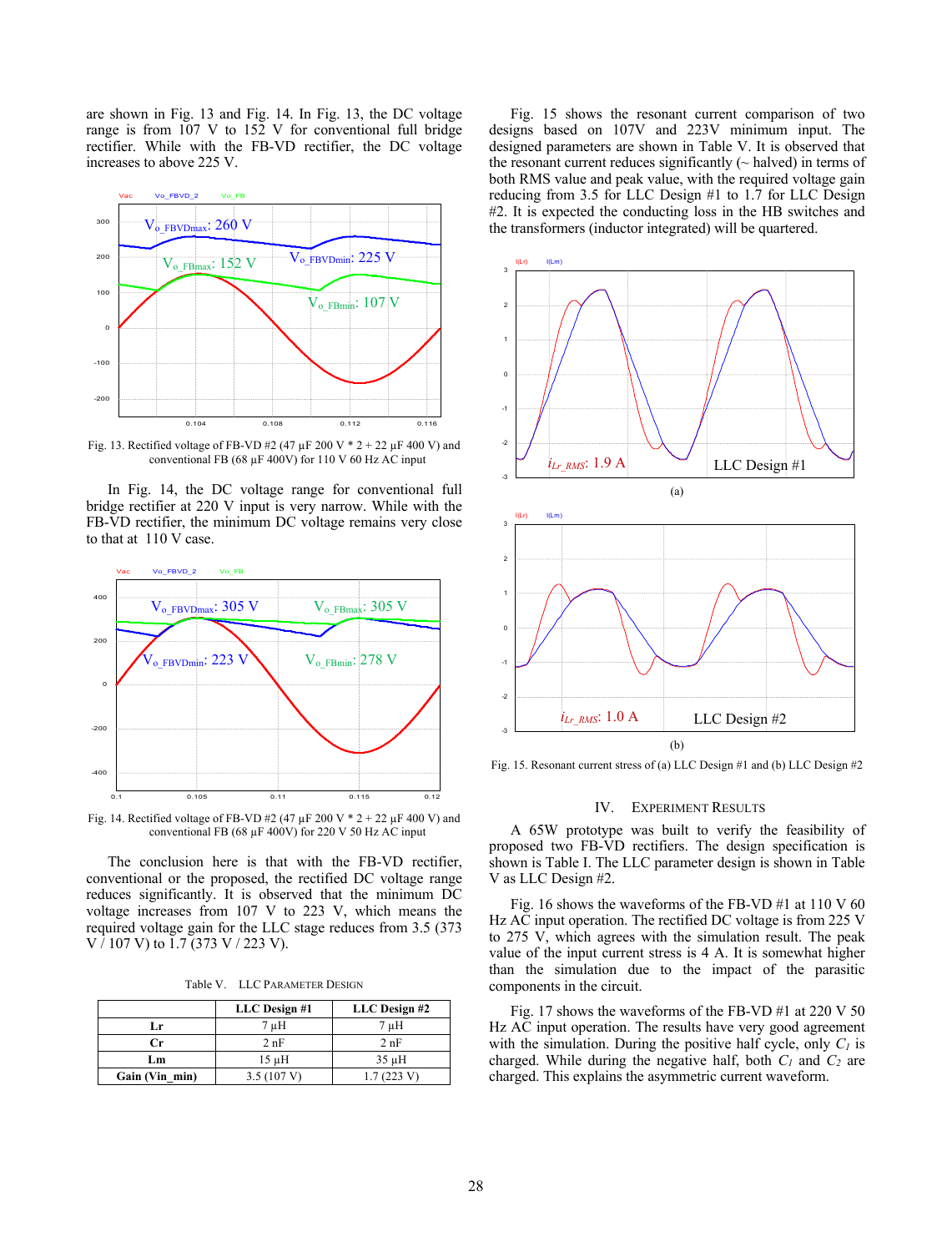

Fig. 16. Experiment waveforms of the FB-VD #1 at 110 V 60 Hz AC input. CH1: AC voltage (100 V/div); CH2: Rectified DC voltage (100 V/div); CH4: Input current (2 A/div).



Fig. 17. Experiment waveforms of the FB-VD #1 at 220 V 50 Hz AC input. CH1: AC voltage (100 V/div); CH2: Rectified DC voltage (100 V/div); CH3: VC2 (20 V/div); CH4: Input current (2 A/div).



Fig. 18. Experiment waveforms of the FB-VD #2 at 110 V 60 Hz AC input. CH1: AC voltage (100 V/div); CH2: Rectified DC voltage (100 V/div); CH4: Input current (2 A/div).



Fig. 19. Experiment waveforms of the FB-VD #2 at 220 V 50 Hz AC input. CH1: AC voltage (100 V/div); CH2: Rectified DC voltage (100 V/div); CH4: Input current (2 A/div).



Fig. 20. Experiment waveforms of LLC converter at 200 V input at 700 kHz. CH1: DC voltage (50 V/div); CH2: Q2 Gate signal (5 V/div); CH3: Vo (5 V/div); CH4: Resonant current (1 A/div).



Fig. 21. Experiment waveforms of LLC converter at 265 V input at 850 kHz. CH1: DC voltage (100 V/div); CH2: Q2 Gate signal (5 V/div); CH3: Vo (5 V/div); CH4: Resonant current (1 A/div).